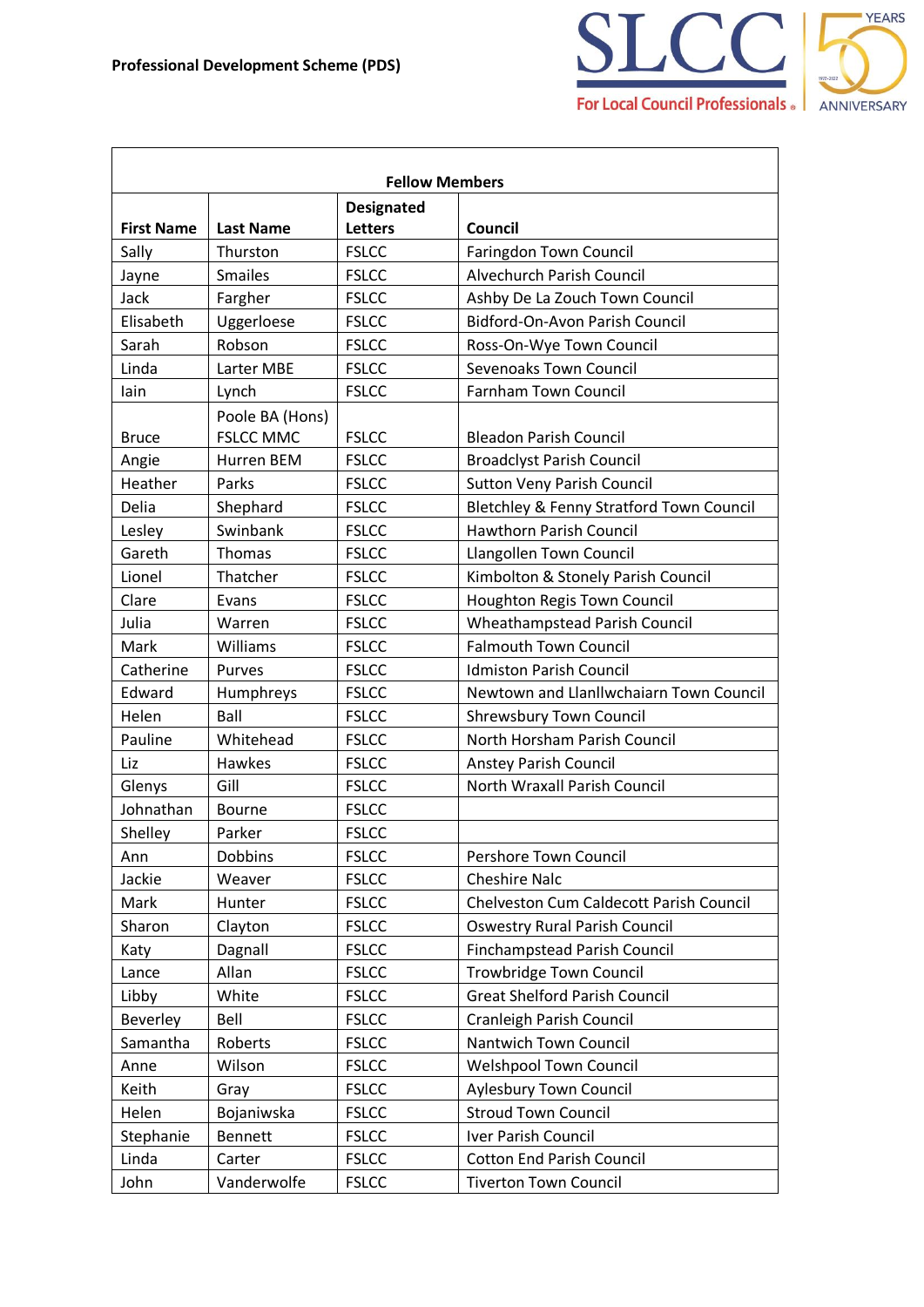

| Tracey        | Bell                | <b>FSLCC</b> | Morpeth Town Council                     |
|---------------|---------------------|--------------|------------------------------------------|
| Jennifer      | Childs              | <b>FSLCC</b> | <b>Folkestone Town Council</b>           |
|               |                     |              | Kimberley & Carleton Forehoe Parish      |
| Catherine     | Moore               | <b>FSLCC</b> | Council                                  |
| Catherine     | Camp                | <b>FSLCC</b> | <b>Barby &amp; Onley Parish Council</b>  |
| Sharon        | Groth               | <b>FSLCC</b> | <b>Witney Town Council</b>               |
| Vanessa       | Lowe                | <b>FSLCC</b> | <b>Alcester Town Council</b>             |
| Rosie         | Hughes              | <b>FSLCC</b> | <b>Sutton Parish Council</b>             |
| Jonathan      | Whitehurst          | <b>FSLCC</b> | <b>Potton Town Council</b>               |
|               | Elliott-Turner      |              |                                          |
|               | BSc Hons (Appl.     |              |                                          |
| Kate          | Soc. Sci.)          | <b>FSLCC</b> | <b>Stotfold Town Council</b>             |
| Cally         | Morris              | <b>FSLCC</b> | <b>Burghfield Parish Council</b>         |
| Louise        | Bareham             | <b>FSLCC</b> | <b>Faversham Town Council</b>            |
| David         | <b>Mears</b>        | <b>FSLCC</b> | <b>Bridgwater Town Council</b>           |
| Gill          | Lungley             | <b>FSLCC</b> | <b>Studley Parish Council</b>            |
| David         | Martin              | <b>FSLCC</b> | <b>Corsham Town Council</b>              |
| Penny         | <b>Bryant</b>       | <b>FSLCC</b> | Somersham Parish Council                 |
| Linda         | Roberts             | <b>FSLCC</b> | <b>Melksham Town Council</b>             |
|               | Baverstock          |              |                                          |
| Carla         | Jones               | <b>FSLCC</b> | Horndean Parish Council                  |
| Alison        | Benfield            | <b>FSLCC</b> | <b>St Ives Town Council</b>              |
| Donna         | Johnston            | <b>FSLCC</b> | Normanton Town Council                   |
| Gwilym        | Rippon              | <b>FSLCC</b> | <b>Bishops Castle Town Council</b>       |
| Angela        | McIntyre            | <b>FSLCC</b> | Maghull Town Council                     |
| Lee           | Dunkley             | <b>FSLCC</b> | <b>St Agnes Parish Council</b>           |
| Sarah         | Pearse              | <b>FSLCC</b> | Weston-Super-Mare Town Council           |
| Vanessa       | <b>Ricketts</b>     | <b>FSLCC</b> | <b>Wareham Town Council</b>              |
| Lis           | Moore               | <b>FSLCC</b> | Rawdon Parish Council                    |
| Helen         | Watson              | <b>FSLCC</b> | <b>Beverley Town Council</b>             |
| Julie         | Larter              | <b>FSLCC</b> | St Austell Bay Parish Council            |
|               | <b>Curtis FIAB</b>  |              |                                          |
|               | <b>FCMI FInstLM</b> |              |                                          |
| Andrew        | <b>FMAAT</b>        | <b>FSLCC</b> | <b>Newquay Town Council</b>              |
| Lesley        | Close               | <b>FSLCC</b> | <b>Westfield Parish Council</b>          |
| Adam          | Keppel-Green        | <b>FSLCC</b> | Knutsford Town Council                   |
| Paula         | Benson              | <b>FSLCC</b> | <b>Ripon City Council</b>                |
| <b>Belina</b> | Boyer               | <b>FSLCC</b> | Gainsborough Town Council                |
| Karen         | Roper               | <b>FSLCC</b> | <b>Wellington Town Council</b>           |
| Jane          | Biscombe            | <b>FSLCC</b> | <b>Weymouth Town Council</b>             |
| Susan         | Clements            | <b>FSLCC</b> | <b>Great Waldingfield Parish Council</b> |
| Sarah         | Haydon              | <b>FSLCC</b> | <b>Biddulph Town Council</b>             |
| Emily         | Forbes              | <b>FSLCC</b> | <b>Barry Town Council</b>                |
| Jules         | Owen                | <b>FSLCC</b> | Ashchurch Rural Parish Council           |
| Sharron       | Jones               | <b>FSLCC</b> | <b>Hawarden Community Council</b>        |
| Olive         | O'Sullivan          | <b>FSLCC</b> | Royal Sutton Coldfield Parish Council    |
| Claire        | Commons             | <b>FSLCC</b> | <b>Shepton Mallet Town Council</b>       |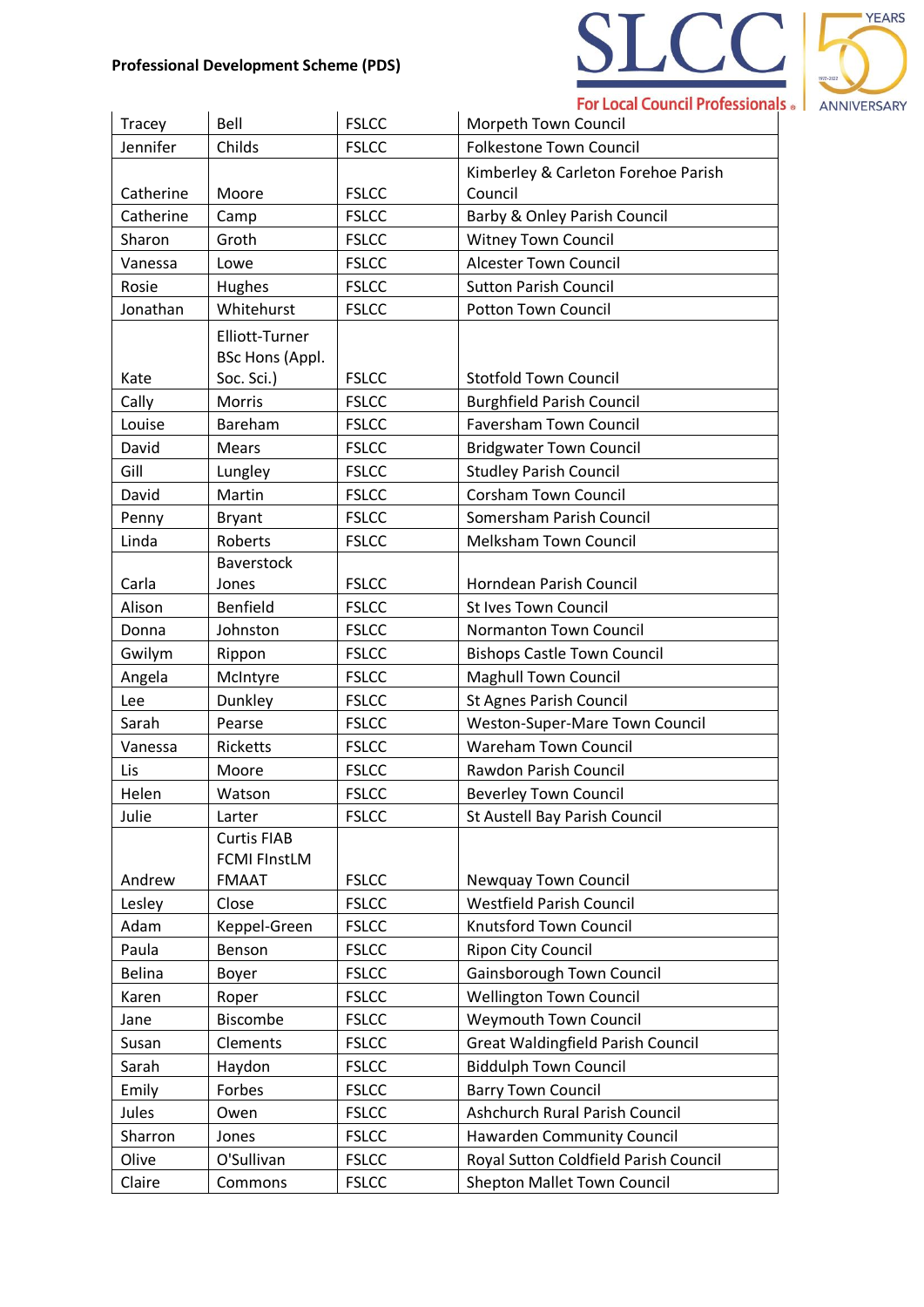

| Camilla   | Southworth         | <b>FSLCC</b> | <b>Torpoint Town Council</b>     |
|-----------|--------------------|--------------|----------------------------------|
| Cosimo    | Leo.               | <b>FSLCC</b> | St Just-in-Penwith Town Council  |
| Shona     | <b>Bendix</b>      | <b>FSLCC</b> | Lowestoft Town Council           |
| Mark      | Smith              | <b>FSLCC</b> | Chippenham Town Council          |
| Emma      | Fulham             | <b>FSLCC</b> | <b>Hartfield Parish Council</b>  |
| Shirley   | Reynolds           | <b>FSLCC</b> | Oakengates Town Council          |
| Georgina  | Morgan-Denn        | <b>FSLCC</b> | Haydon Wick Parish Council       |
| Sarah     | Eden               | <b>FSLCC</b> | Ashington Town Council           |
| Steve     | Milton             | <b>FSLCC</b> | <b>Alderbury Parish Council</b>  |
| lan       | <b>Brown</b>       | <b>FSLCC</b> | Bradford On Avon Town Council    |
| Stephen   | Hill               | <b>FSLCC</b> | <b>Bruton Town Council</b>       |
| Daniel    | Lucas              | <b>FSLCC</b> | <b>Christchurch Town Council</b> |
| Peter     | Martin             | <b>FSLCC</b> | <b>Bodmin Town Council</b>       |
| Robert    | Robinson           | <b>FSLCC</b> | Llanfair Caereinion Town Council |
| Elisabeth | <b>Skinner MBE</b> | <b>FSLCC</b> |                                  |

| <b>Principal Members</b> |                  |                   |                                        |  |
|--------------------------|------------------|-------------------|----------------------------------------|--|
|                          |                  | <b>Designated</b> |                                        |  |
| <b>First Name</b>        | <b>Last Name</b> | <b>Letters</b>    | Council                                |  |
| Lynne                    | Compton          | <b>PSLCC</b>      | <b>Stony Stratford Town Council</b>    |  |
| Karen                    | Cane             | <b>PSLCC</b>      | Lytchett Minster & Upton Town Council  |  |
| Susan                    | Deluca           | <b>PSLCC</b>      | North Weald Bassett Parish Council     |  |
| Emma                     | Marsden          | <b>PSLCC</b>      | Haddenham Parish Council               |  |
| Rachael                  | Kelly            | <b>PSLCC</b>      | Above Derwent Parish Council           |  |
| Carol                    | Lavell           | <b>PSLCC</b>      | <b>Wickersley Parish Council</b>       |  |
| Karen                    | Bell             | <b>PSLCC</b>      | East Peckham Parish Council            |  |
| Jenny                    | Gellatly         | <b>PSLCC</b>      | Little Paxton Parish Council           |  |
| Cathy                    | <b>Tibbles</b>   | <b>PSLCC</b>      | <b>Whitwick Parish Council</b>         |  |
| Paula                    | Heath            | <b>PSLCC</b>      | <b>Clevedon Town Council</b>           |  |
| Shar                     | Roselman         | <b>PSLCC</b>      | Newport Pagnell Town Council           |  |
| John                     | Lee              | <b>PSLCC</b>      | Old Windsor Parish Council             |  |
| Michael                  | Gazur            | <b>PSLCC</b>      | <b>Anston Parish Council</b>           |  |
| Gail                     | Stoehr           | <b>PSLCC</b>      | <b>Hemingford Grey Parish Council</b>  |  |
| Liz                      | Dowie            | <b>PSLCC</b>      | Southam Parish Council                 |  |
|                          |                  |                   | Holywell-Cum-Needingworth Parish       |  |
| Jane                     | Bowd             | <b>PSLCC</b>      | Council                                |  |
| Helen                    | <b>Belton</b>    | <b>PSLCC</b>      | <b>Ruabon Community Council</b>        |  |
| Sharon                   | Petela           | <b>PSLCC</b>      | <b>Bradley Stoke Town Council</b>      |  |
| Kathryn                  | Charles          | <b>PSLCC</b>      | <b>Neath Town Council</b>              |  |
| Linda                    | Scott-Giles      | <b>PSLCC</b>      | <b>Blandford Forum Town Council</b>    |  |
| Julie                    | Murray           | <b>PSLCC</b>      | Welton-by-Lincoln Parish Council       |  |
| Abi                      | Wood             | <b>PSLCC</b>      | Ingatestone & Fryerning Parish Council |  |
| Christina                | Earley           | <b>PSLCC</b>      | Bay Of Colwyn Town Council             |  |
| Jill                     | Jones            | <b>PSLCC</b>      | <b>Buntingford Town Council</b>        |  |
| Jennie                   | Thomas           | <b>PSLCC</b>      | <b>Stone Parish Council</b>            |  |
| Catherine                | Craven           | <b>PSLCC</b>      | Peterston-Super-Ely Community Council  |  |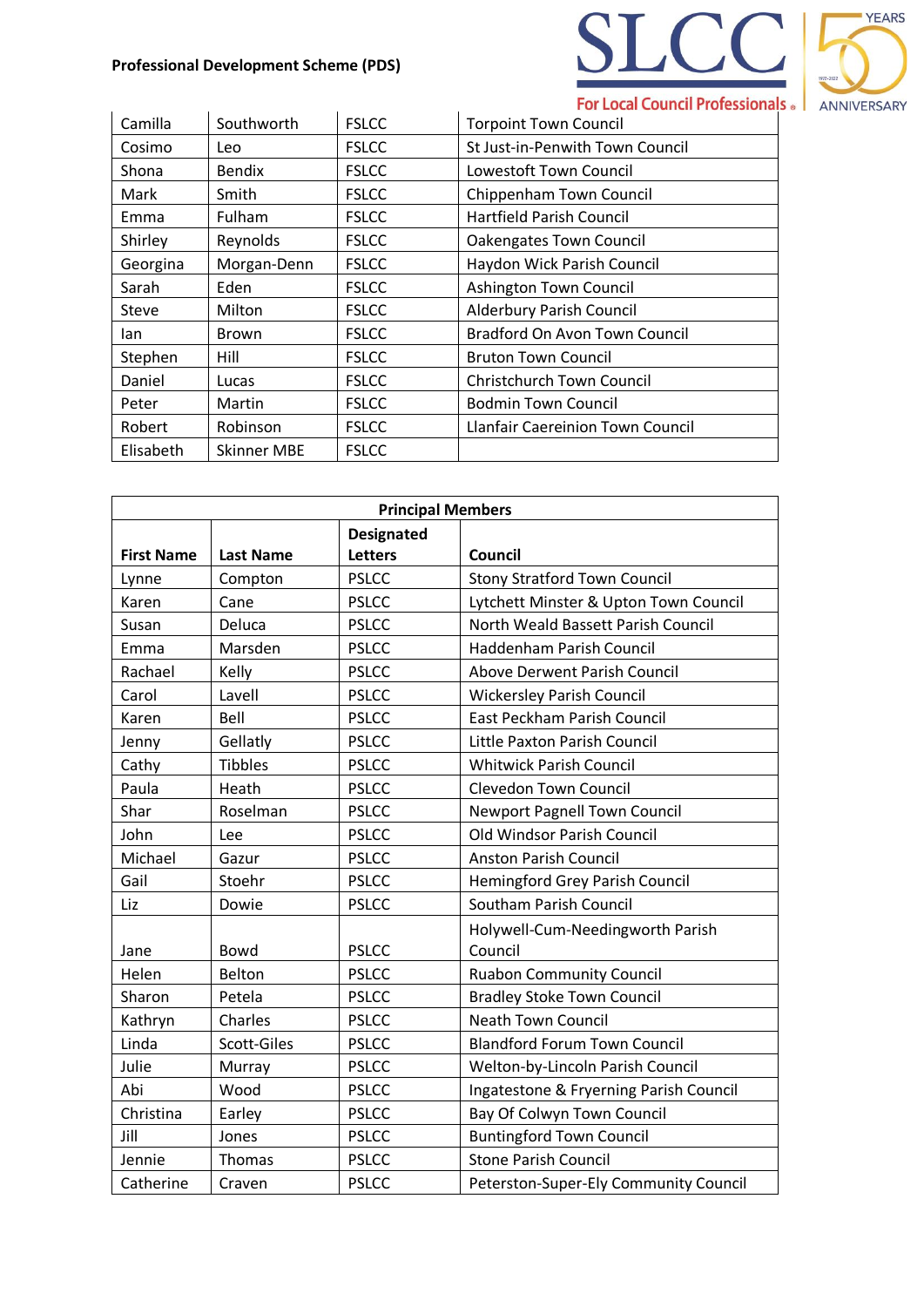

| Lee          | Jakeman         | <b>PSLCC</b> | <b>Bridgnorth Town Council</b>        |
|--------------|-----------------|--------------|---------------------------------------|
| Vicki        | Jepson          | <b>PSLCC</b> | <b>Blaby Parish Council</b>           |
| Angela       | Daly            | <b>PSLCC</b> | Irthlingborough Town Council          |
| Alison       | Moses           | <b>PSLCC</b> | <b>Brackley Town Council</b>          |
| Angela       | Preece          | <b>PSLCC</b> | <b>Upper Arley Parish Council</b>     |
| Jane         | Johnston        | <b>PSLCC</b> | <b>Llandrindod Wells Town Council</b> |
| Deborah      | Lawrence        | <b>PSLCC</b> | <b>Purton Parish Council</b>          |
| Deborah      | O\'Brien        | <b>PSLCC</b> | <b>Hulcott Parish Council</b>         |
| Richard      | Bowran          | <b>PSLCC</b> | Hatfield Heath Parish Council         |
| Ruth         | Quinn           | <b>PSLCC</b> | Llantwit Major Town Council           |
| Gaynor       | White           | <b>PSLCC</b> | Worplesdon Parish Council             |
| Jo           | O\'Donoghue     | <b>PSLCC</b> | Frodsham Town Council                 |
| Danny        | Moody           | <b>PSLCC</b> | Northamptonshire ALC                  |
| Alison       | <b>Biddle</b>   | <b>PSLCC</b> | <b>Harbury Parish Council</b>         |
| Barbara-     |                 |              |                                       |
| Ann          | <b>Bland</b>    | <b>PSLCC</b> | Meriden Parish Council                |
| Julie        | Holden          | <b>PSLCC</b> | <b>East Grinstead Town Council</b>    |
| Jim          | Morris          | <b>PSLCC</b> | <b>Ripley Parish Council</b>          |
| Sue          | <b>Bailey</b>   | <b>PSLCC</b> | Hythe & Dibden Parish Council         |
| Sarah        | Foote           | <b>PSLCC</b> | Lowestoft Town Council                |
| Paul         | Wynne           | <b>PSLCC</b> | Frome Town Council                    |
|              |                 |              | Maiden Bradley With Yarnfield Parish  |
| Sarah        | <b>Jeffries</b> | <b>PSLCC</b> | Council                               |
| Linda        | Miller          | <b>PSLCC</b> | <b>Swavesey Parish Council</b>        |
| Lisa         | Roberts         | <b>PSLCC</b> | <b>Bosham Parish Council</b>          |
| Susan        | Gilbert         | <b>PSLCC</b> | Haddenham Parish Council              |
| Julie        | King            | <b>PSLCC</b> | Saxlingham Nethergate Parish Council  |
| Philip       | Rowe            | <b>PSLCC</b> | Newton Abbot Town Council             |
| Janet        | Wheeler         | <b>PSLCC</b> | <b>Didcot Town Council</b>            |
| Lara         | Jacob           | <b>PSLCC</b> | <b>Stockton Heath Parish Council</b>  |
| Malcolm      | Nicholson       | <b>PSLCC</b> | Weston-Super-Mare Town Council        |
| Jane         | Mills           | <b>PSLCC</b> | Northam Town Council                  |
| Katherine    | Jones           | <b>PSLCC</b> | Datchet Parish Council                |
| Debbie       | Hill            | <b>PSLCC</b> | <b>Tewkesbury Town Council</b>        |
| Clare        | McRoy           | <b>PSLCC</b> | <b>Hatfield Town Council</b>          |
| Tracey       | Bayfield        | <b>PSLCC</b> | <b>Blakeney Parish Council</b>        |
|              |                 |              | Burnham-on-Sea and Highbridge Town    |
| Sam          | Winter          | <b>PSLCC</b> | Council                               |
| Michael      | Lennon          | <b>PSLCC</b> | <b>Colwich Parish Council</b>         |
| Nicola       | Clarke          | <b>PSLCC</b> | <b>Alsager Town Council</b>           |
| Philip       | Peacock         | <b>PSLCC</b> | Huntingdon Town Council               |
| Carole       | Ward            | <b>PSLCC</b> | <b>Rustington Parish Council</b>      |
| Jo           | <b>Brook</b>    | <b>PSLCC</b> | <b>Cottenham Parish Council</b>       |
| Diane        | <b>Bayliss</b>  | <b>PSLCC</b> | Harston Parish Council                |
| <b>Terry</b> | Jordan          | <b>PSLCC</b> | Wisbech Town Council                  |
| Ginette      | James           | <b>PSLCC</b> | Lechlade Town Council                 |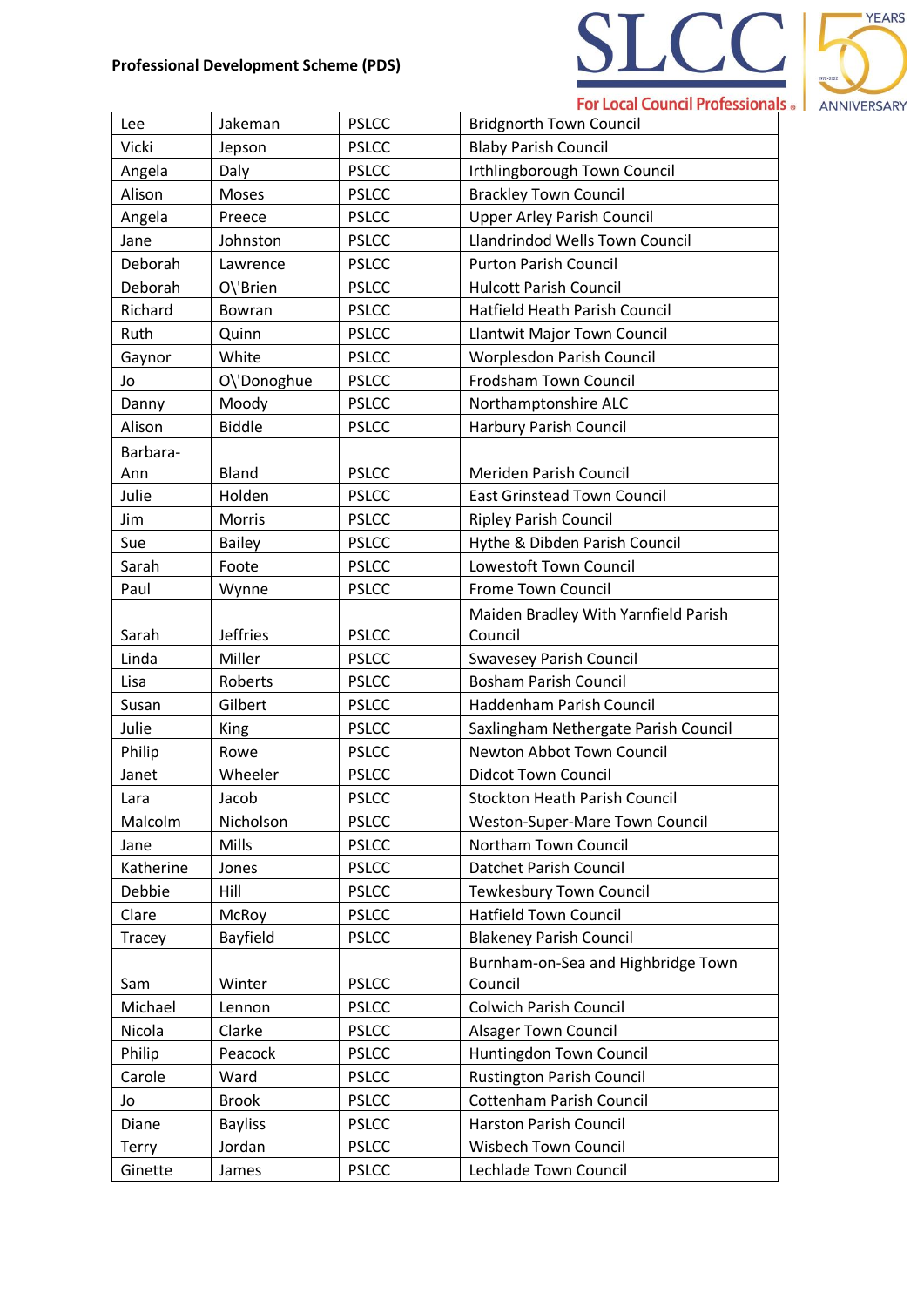

| Beverley     | Greenwood      | <b>PSLCC</b> | <b>Glenfield Parish Council</b>                    |
|--------------|----------------|--------------|----------------------------------------------------|
| Cathy        | Voyce          | <b>PSLCC</b> | <b>Syston Town Council</b>                         |
| Elizabeth    | Woodhouse      | <b>PSLCC</b> | <b>Beverley Town Council</b>                       |
| Jayne        | Moxon          | <b>PSLCC</b> | Withernsea Town Council                            |
| Helena       | Fox            | <b>PSLCC</b> | <b>Pentyrch Community Council</b>                  |
| Jeremy       | Parkhouse      | <b>PSLCC</b> | Llanrhidian Higher Community Council               |
| Emma         | James          | <b>PSLCC</b> | Okehampton Town Council                            |
| Penny        | Clapham        | <b>PSLCC</b> | <b>Bampton Town Council</b>                        |
| Christopher  | <b>Drake</b>   | <b>PSLCC</b> | Launceston Town Council                            |
| Tracey       | <b>Bellas</b>  | <b>PSLCC</b> | <b>Shildon Town Council</b>                        |
| Suzanne      | Walker         | <b>PSLCC</b> | <b>Great Notley Parish Council</b>                 |
| <b>Steve</b> | Fletcher       | <b>PSLCC</b> | Mablethorpe And Sutton Town Council                |
| Linda        | Jennings       | <b>PSLCC</b> | <b>Fakenham Town Council</b>                       |
| Janet        | Warner         | <b>PSLCC</b> | <b>Cromer Town Council</b>                         |
| Alan         | Arber          | <b>PSLCC</b> | Tharston & Hapton Parish Council                   |
| Jane         | Markham        | <b>PSLCC</b> | <b>Draughton Parish Council</b>                    |
| Derek        | Everett        | <b>PSLCC</b> | Old Stratford Parish Council                       |
| Rosemary     | Smart          | <b>PSLCC</b> | <b>Earls Barton Parish Council</b>                 |
| Emma         | <b>Baker</b>   | <b>PSLCC</b> | <b>Oundle Town Council</b>                         |
|              |                |              | Far Cotton and Delapre Community                   |
| Kate         | Houlihan       | <b>PSLCC</b> | Council                                            |
| Elaine       | <b>Brown</b>   | <b>PSLCC</b> | Newbiggin By-The-Sea Town Council                  |
| Stephen      | Rickitt        | <b>PSLCC</b> | <b>Glanton Parish Council</b>                      |
| Katherine    | Doughty        | <b>PSLCC</b> | Eynsham Parish Council                             |
| Timothy      | Cann           | <b>PSLCC</b> | Old Marston Parish Council                         |
| Sheridan     | Jacklin-Edward | <b>PSLCC</b> | Henley On Thames Town Council                      |
| Anne         | Ogilvie        | <b>PSLCC</b> | Spelsbury Parish Council                           |
| Caroline     | Higgins        | <b>PSLCC</b> | <b>Stirchley And Brookside Parish Council</b>      |
| Carole       | Warner         | <b>PSLCC</b> | Wem Rural Parish Council                           |
| Amy          | Watson         | <b>PSLCC</b> | Lapley, Stretton & Wheaton Aston Parish<br>Council |
| Eileen       | Coe            | <b>PSLCC</b> | Framlingham Town Council                           |
| Colin        | Poole          | <b>PSLCC</b> | <b>Haverhill Town Council</b>                      |
| Carol        | Smith          | <b>PSLCC</b> | <b>Hunston Parish Council</b>                      |
| Dave         | Crimmin        | <b>PSLCC</b> | Newton Parish Council                              |
| Lesley       | <b>Beevor</b>  | <b>PSLCC</b> | Southwold Town Council                             |
| Sarah        | Summers        | <b>PSLCC</b> | <b>Stratford Upon Avon Town Council</b>            |
| Louise       | Chater         | <b>PSLCC</b> | North Mundham Parish Council                       |
| Clare        | Churchill      | <b>PSLCC</b> | <b>Wilton Town Council</b>                         |
| Tina         | Jones          | <b>PSLCC</b> | Latton Parish Council                              |
| Colin        | Marks          | <b>PSLCC</b> | Thundridge Parish Council                          |
| Lydia        | Hopton         | <b>PSLCC</b> | Saxilby With Ingleby Parish Council                |
| Karen        | Wakefield      | <b>PSLCC</b> | Ollerton & Boughton Town Council                   |
| Peter        | Evans          | <b>PSLCC</b> | Aldenham Parish Council                            |
| Sarah        | Marshman       | <b>PSLCC</b> | <b>Compton Parish Council</b>                      |
| Jo           | Friend         | <b>PSLCC</b> | <b>Earley Town Council</b>                         |
|              |                |              |                                                    |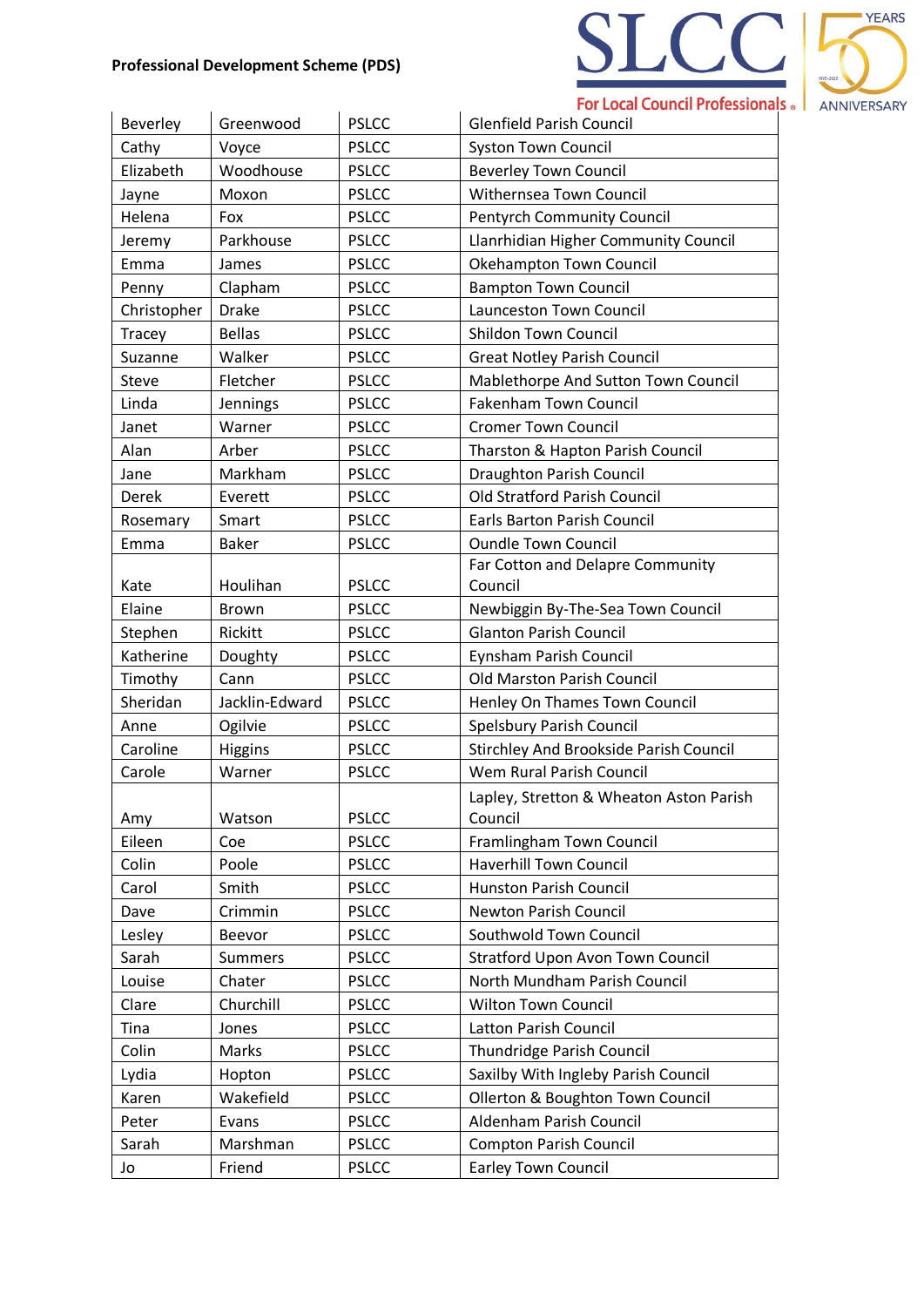

| Sue           | <b>Davies</b>         | <b>PSLCC</b> | Kidsgrove Town Council                 |
|---------------|-----------------------|--------------|----------------------------------------|
| Sandra        | Harris                | <b>PSLCC</b> | Lostwithiel Town Council               |
| Esther        | Greig                 | <b>PSLCC</b> | <b>Camelford Town Council</b>          |
| Viv           | Tunnadine             | <b>PSLCC</b> | Penrith Town Council                   |
| Yvonne        | Colverson             | <b>PSLCC</b> | <b>Glapwell Parish Council</b>         |
| Carla         | <b>Boyles</b>         | <b>PSLCC</b> | Ross-On-Wye Town Council               |
| Peter         | Setterfield           | <b>PSLCC</b> | Aldington & Bonnington Parish Council  |
| Lucy          | <b>Noakes</b>         | <b>PSLCC</b> | Horsmonden Parish Council              |
| Angela        | Howells               | <b>PSLCC</b> | <b>Westerham Town Council</b>          |
| Susan         | Sanders               | <b>PSLCC</b> | <b>Westham Parish Council</b>          |
| <b>Terry</b>  | Philpott              | <b>PSLCC</b> | <b>Ware Town Council</b>               |
| Kelly         | de Silva              | <b>PSLCC</b> | <b>Stoke St Gregory Parish Council</b> |
| Sue           | Severn                | <b>PSLCC</b> | Berryfields Parish Council             |
| Jennifer      | Nagy                  | <b>PSLCC</b> | <b>Worth Parish Council</b>            |
| Sue           | Davies                | <b>PSLCC</b> | <b>St Dogmaels Community Council</b>   |
| Wendy         | Thomas                | <b>PSLCC</b> | <b>Coedffranc Town Council</b>         |
| Kathleen      | Wigley                | <b>PSLCC</b> | Mochdre Community Council              |
| <b>Tracey</b> | Price                 | <b>PSLCC</b> | Presteigne and Norton Town Council     |
| Julie         | Shirley               | <b>PSLCC</b> | Longford Parish Council                |
| Susanne       | <b>Barter</b>         | <b>PSLCC</b> | Princes Risborough Town Council        |
|               |                       |              | Broughton And Milton Keynes Parish     |
| Vicky         | Mote (Clerk)          | <b>PSLCC</b> | Council                                |
| Sarah         | Mason                 | <b>PSLCC</b> | <b>Cornwall APC</b>                    |
| Meirion       | Jones                 | <b>PSLCC</b> | <b>Llanrug Community Council</b>       |
| Jo            | Tricker               | <b>PSLCC</b> | Polegate Town Council                  |
| Donna         | Ford                  | <b>PSLCC</b> | Midsomer Norton Town Council           |
| David         | Anderson              | <b>PSLCC</b> | Ferryhill Town Council                 |
| Sue           | <b>Edgar Playford</b> | <b>PSLCC</b> | <b>Wootton Parish Council</b>          |
| Tatiana       | Cant                  | <b>PSLCC</b> | Perranzabuloe Parish Council           |
| Annette       | Palmer                | <b>PSLCC</b> | <b>Hethersett Parish Council</b>       |
| Michael       | Uren                  | <b>PSLCC</b> | St Columb Major Town Council           |
| Annie         | Child                 | <b>PSLCC</b> | Salisbury City Council                 |
| Elaine        | De Can                | <b>PSLCC</b> | Canvey Island Town Council             |
| Sharon        | Pyke                  | <b>PSLCC</b> | <b>Bingham Town Council</b>            |
| Michelle      | Temple                | <b>PSLCC</b> | Royal Wootton Bassett Town Council     |
| Stephen       | Shield                | <b>PSLCC</b> | <b>Sherborne Town Council</b>          |
| Clare         | Smith                 | <b>PSLCC</b> | Burley-in-Wharfedale Parish Council    |
| Amanda        | Powell                | <b>PSLCC</b> | Willingham Parish Council              |
| Stella        | Newman                | <b>PSLCC</b> | <b>Telscombe Town Council</b>          |
| Chris         | Pilkington            | <b>PSLCC</b> | Anston Parish Council                  |
| Tracey        | Broughton             | <b>PSLCC</b> | Barton Upon Humber Town Council        |
| Angela        | Price                 | <b>PSLCC</b> | Ledbury Town Council                   |
| Jason         | Knowles               | <b>PSLCC</b> | <b>Otley Town Council</b>              |
| Emma          | Coleman               | <b>PSLCC</b> | Anglesey Parish Council                |
| Solomon       | Egan                  | <b>PSLCC</b> | <b>Colwich Parish Council</b>          |
| Kate          | <b>Butler</b>         | <b>PSLCC</b> | Aston Cum Aughton Parish Council       |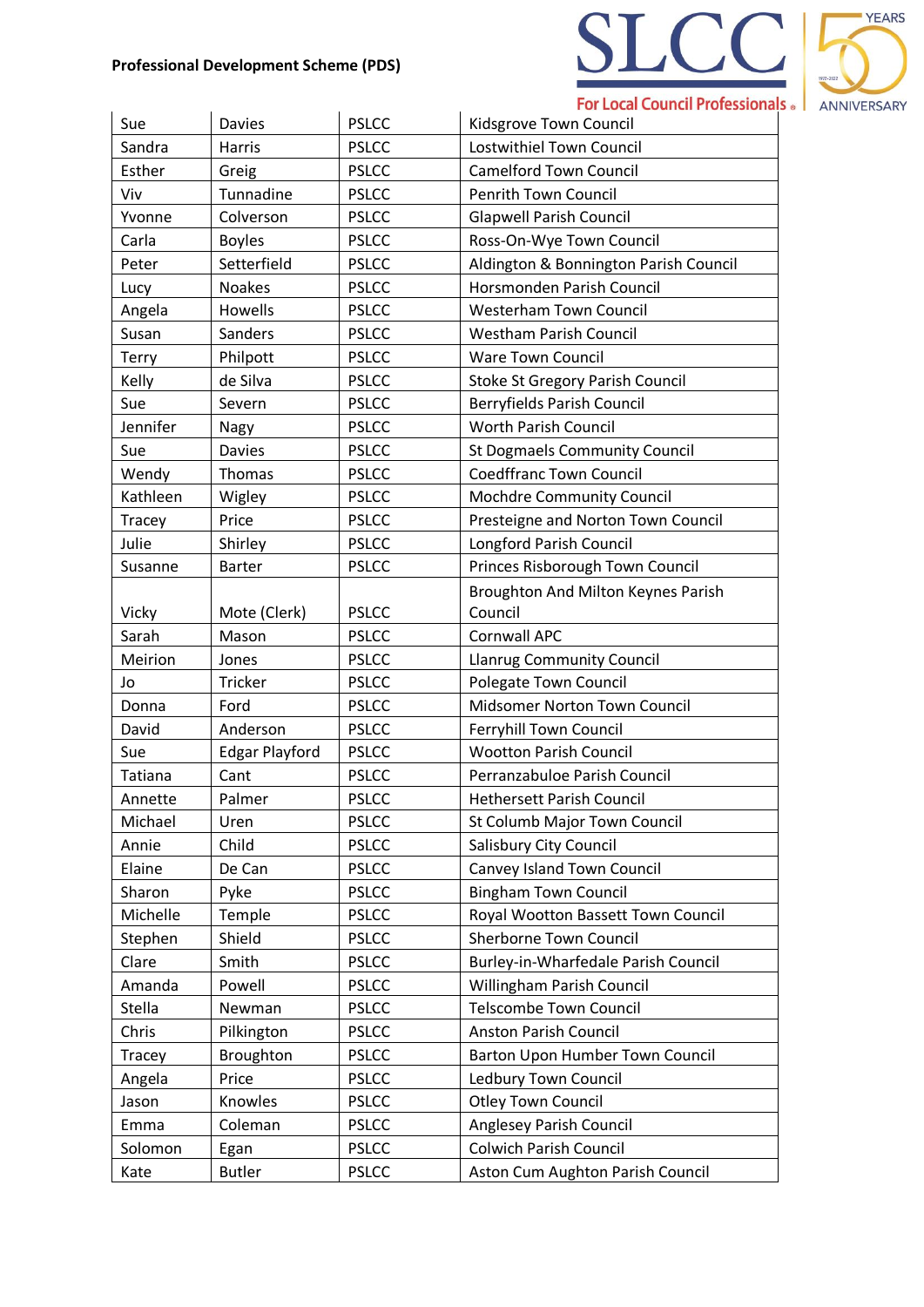

| Elizabeth      | Maddock          | <b>PSLCC</b> | <b>Chelford Parish Council</b>            |
|----------------|------------------|--------------|-------------------------------------------|
| Gina           | Lopes            | <b>PSLCC</b> | <b>Easton Parish Council</b>              |
| Angela         | Carey            | <b>PSLCC</b> | <b>Sandhurst Town Council</b>             |
| Helen          | Griffiths        | <b>PSLCC</b> | <b>Chalfont St Giles Parish Council</b>   |
| Chris          | McIntyre         | <b>PSLCC</b> | <b>Ottery St Mary Town Council</b>        |
| Hazel          | Catt             | <b>PSLCC</b> | <b>Hartford Parish Council</b>            |
| Amanda         | Card             | <b>PSLCC</b> | <b>Yeovil Town Council</b>                |
| Aniko          | <b>Szocs</b>     | <b>PSLCC</b> | Great Chart with Singleton Parish Council |
| Melanie        | Hearn            | <b>PSLCC</b> | Whitworth Town Council                    |
| Celia          | Price            | <b>PSLCC</b> | <b>Upper Beeding Parish Council</b>       |
| Hester         | Hunt             | <b>PSLCC</b> | Penzance Town Council                     |
| Deanna         | Smith            | <b>PSLCC</b> | <b>Billingham Town Council</b>            |
| Joseph         | Whelan           | <b>PSLCC</b> | <b>Hertford Town Council</b>              |
| <b>Bridget</b> | Knight           | <b>PSLCC</b> | Ivinghoe Parish Council                   |
| Jan            | Roomes           | <b>PSLCC</b> | <b>Hunstanton Town Council</b>            |
| Andrea         | Mann             | <b>PSLCC</b> | <b>Odiham Parish Council</b>              |
| Maggie         | Field            | <b>PSLCC</b> | Kenilworth Town Council                   |
| Hannah         | Saunders         | <b>PSLCC</b> | <b>Dodington Parish Council</b>           |
| Daphne         | Dunning          | <b>PSLCC</b> | <b>Cromhall Parish Council</b>            |
| Doreen         | Joy              | <b>PSLCC</b> | Mundesley Parish Council                  |
| Sam            | Heynes           | <b>PSLCC</b> | <b>Cuckfield Parish Council</b>           |
| lan            | Morris           | <b>PSLCC</b> | Peterlee Town Council                     |
| James          | Stirling (PSLCC) | <b>PSLCC</b> | <b>Stondon Parish Council</b>             |
| David          | Nevin            | <b>PSLCC</b> | <b>Hound Parish Council</b>               |
| Jane           | Kevan            | <b>PSLCC</b> | <b>Hexham Town Council</b>                |
| Simon          | Pritchard        | <b>PSLCC</b> | Milborne Port Parish Council              |
| Helen          | Symmons          | <b>PSLCC</b> | Leigh On Sea Town Council                 |
| Toni           | Critchlow        | <b>PSLCC</b> | <b>Barnton Parish Council</b>             |
| Sarah          | Sandiford        | <b>PSLCC</b> | Leighton-Linslade Town Council            |
| Caroline       | Mills            | <b>PSLCC</b> | <b>Royston Town Council</b>               |
| Linda          | Ranger           | <b>PSLCC</b> | St Stephen In Brannel Parish Council      |
| Scott          | Thornley         | <b>PSLCC</b> | Dent Parish Council                       |
| Sarah          | Grimes           | <b>PSLCC</b> | Burnham-On-Crouch Town Council            |
| Marilyn        | Strand           | <b>PSLCC</b> | <b>Cheveley Parish Council</b>            |
| Denise         | Deighton         | <b>PSLCC</b> | <b>Barwell Parish Council</b>             |
| Debbie         | Marshall         | <b>PSLCC</b> | Westerham Town Council                    |
| Louise         | Harrison         | <b>PSLCC</b> |                                           |
| Hilary         | Martin           | <b>PSLCC</b> | <b>Marlow Town Council</b>                |
| Stacey         | Worden           | <b>PSLCC</b> | <b>Eccleshall Parish Council</b>          |
| Sarah          | Corder           | <b>PSLCC</b> | Milton Parish Council                     |
|                | Pritchard-       |              |                                           |
| Charlie        | Williams         | <b>PSLCC</b> | Dartmouth Town Council                    |
| Lisa           | Chaplin          | <b>PSLCC</b> | <b>Colney Heath Parish Council</b>        |
| Liz            | Evans            | <b>PSLCC</b> | <b>Shepton Mallet Town Council</b>        |
| Rachel         | Avery            | <b>PSLCC</b> | <b>Crediton Town Council</b>              |
| Louise         | Close            | <b>PSLCC</b> | <b>Skipton Town Council</b>               |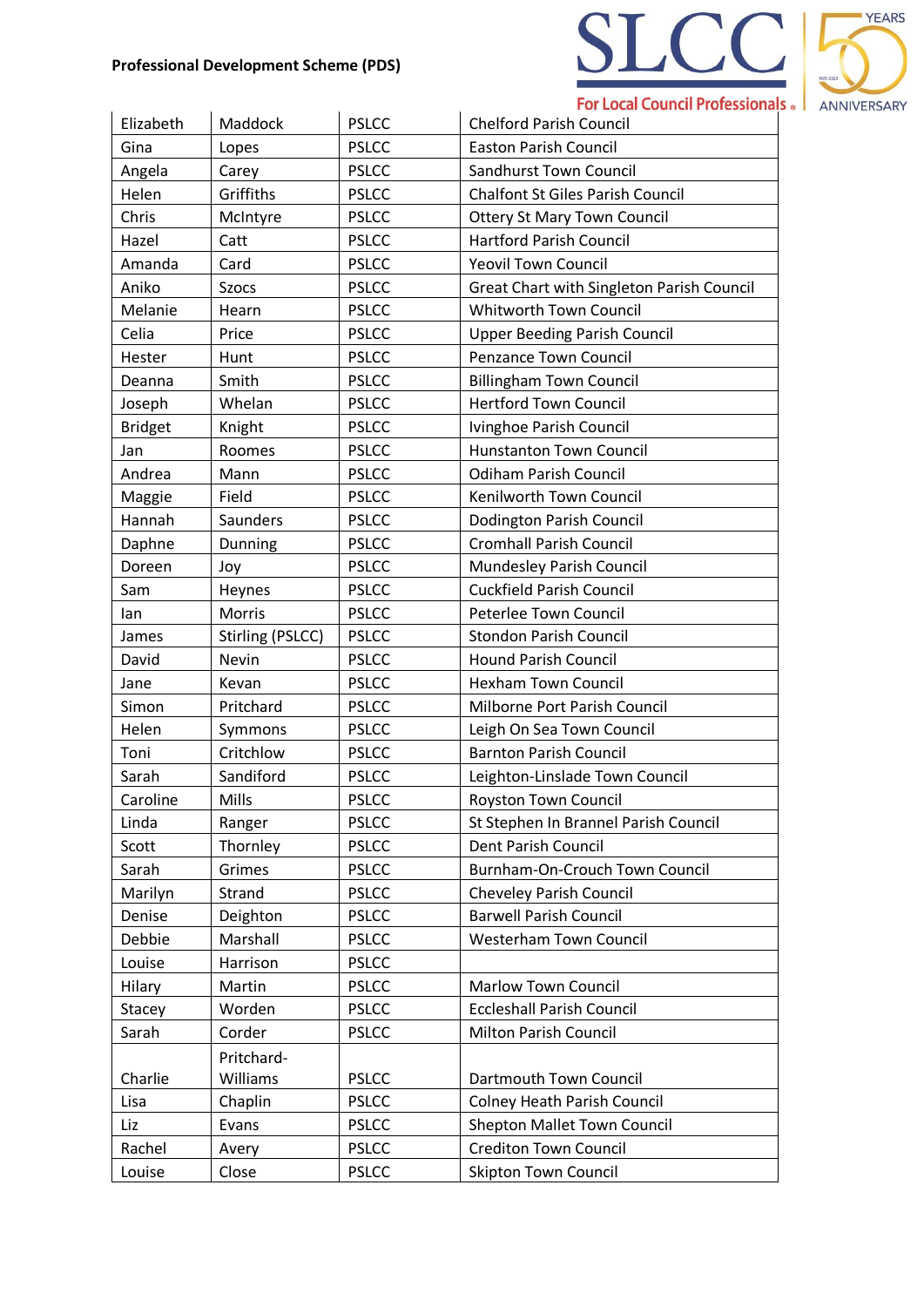

| Marion    | Fox Goddard     | <b>PSLCC</b> | <b>Fernwood Parish Council</b>          |
|-----------|-----------------|--------------|-----------------------------------------|
| Hilary    | Goodreid        | <b>PSLCC</b> | <b>Rugeley Town Council</b>             |
| Charlotte | <b>Starkie</b>  | <b>PSLCC</b> | Huntingdon Town Council                 |
| Natasha   | Carver          | <b>PSLCC</b> | <b>Hellesdon Parish Council</b>         |
| Andrea    | Oughton         | <b>PSLCC</b> | <b>Thame Town Council</b>               |
| Francesca | Pridding        | <b>PSLCC</b> | <b>Evesham Town Council</b>             |
| Joanne    | Riddle          | <b>PSLCC</b> | <b>Bingham Town Council</b>             |
| Emma      | Payne           | <b>PSLCC</b> | London Colney Parish Council            |
| Katie     | Walding         | <b>PSLCC</b> | Sway Parish Council                     |
| Rebecca   | Walker          | <b>PSLCC</b> | Devon Association of Local Councils     |
| Sue       | Lilly           | <b>PSLCC</b> | Llangammarch Wells Community Council    |
| Joanne    | <b>Bryant</b>   | <b>PSLCC</b> | <b>Stowey Sutton Parish Council</b>     |
| Tara      | <b>Bailey</b>   | <b>PSLCC</b> | <b>Wareham Town Council</b>             |
| Gill      | Gray            | <b>PSLCC</b> | Westgate-on-Sea Town Council            |
| Shane     | Honey           | <b>PSLCC</b> | Milton Abbot Parish Council             |
| Debra     | Townsend        | <b>PSLCC</b> | <b>Belper Town Council</b>              |
| Andrew    | McKenzie        | <b>PSLCC</b> | Dawlish Town Council                    |
| Pauline   | Rigby           | <b>PSLCC</b> | Northleach With Eastington Town Council |
| Lisa      | Newby           | <b>PSLCC</b> | Somerton Town Council                   |
| Tory      | Melhuish        | <b>PSLCC</b> | Galleywood Parish Council               |
| Megan     | Sutliffe        | <b>PSLCC</b> | <b>Anstey Parish Council</b>            |
| Clare     | Valentine       | <b>PSLCC</b> | Lilbourne Parish Council                |
| Julie     | <b>Hawkins</b>  | <b>PSLCC</b> | Gillingham Town Council                 |
| Martin    | Hanks           | <b>PSLCC</b> | Penmaenmawr Town Council                |
| Tina      | Dudley          | <b>PSLCC</b> | Ferndown Town Council                   |
| Guy       | Langton         | <b>PSLCC</b> | Northam Town Council                    |
| SALLY     | <b>FERGUSON</b> | <b>PSLCC</b> | Lympsham Parish Council                 |
| Andy      | Hopkins         | <b>PSLCC</b> | Immingham Town Council                  |
| Helen     | Williams        | <b>PSLCC</b> | <b>Bargoed Town Council</b>             |
| Louise    | Shaw            | <b>PSLCC</b> | Warnham Parish Council                  |
| Tony      | Graham          | <b>PSLCC</b> | Pontypridd Town Council                 |
| John      | Kilcoyne        | <b>PSLCC</b> | Leicestershire and Rutland ALC          |
| Jack      | Turner          | <b>PSLCC</b> | Patchway Town Council                   |
| Linda     | Squire          | <b>PSLCC</b> | Frampton Cotterell Parish Council       |
| Philip    | Farquharson     | <b>PSLCC</b> | <b>Bradwell Parish Council</b>          |
| Michelle  | Harper          | <b>PSLCC</b> | Danbury Parish Council                  |
| Paul      | Hodson          | <b>PSLCC</b> | <b>Buckingham Town Council</b>          |
| Nikki     | <b>Bugden</b>   | <b>PSLCC</b> | Nash Mills Parish Council               |
| Samantha  | Weatherill      | <b>PSLCC</b> | <b>Hadlow Down Parish Council</b>       |
| Nicola    | Gray            | <b>PSLCC</b> | Corfe Mullen Town Council               |
| Emily     | Curtis          | <b>PSLCC</b> | Loddon Parish Council                   |
| Emma      | Needham         | <b>PSLCC</b> | <b>Crick Parish Council</b>             |
| Jane      | Richards        | <b>PSLCC</b> | <b>Stithians Parish Council</b>         |
| Julia     | Mutlow          | <b>PSLCC</b> | Seaton Town Council                     |
| Joe       | Cooney          | <b>PSLCC</b> | Keighley Town Council                   |
| Kate      | Clover          | <b>PSLCC</b> | Wigginton & Hopwas Parish Council       |